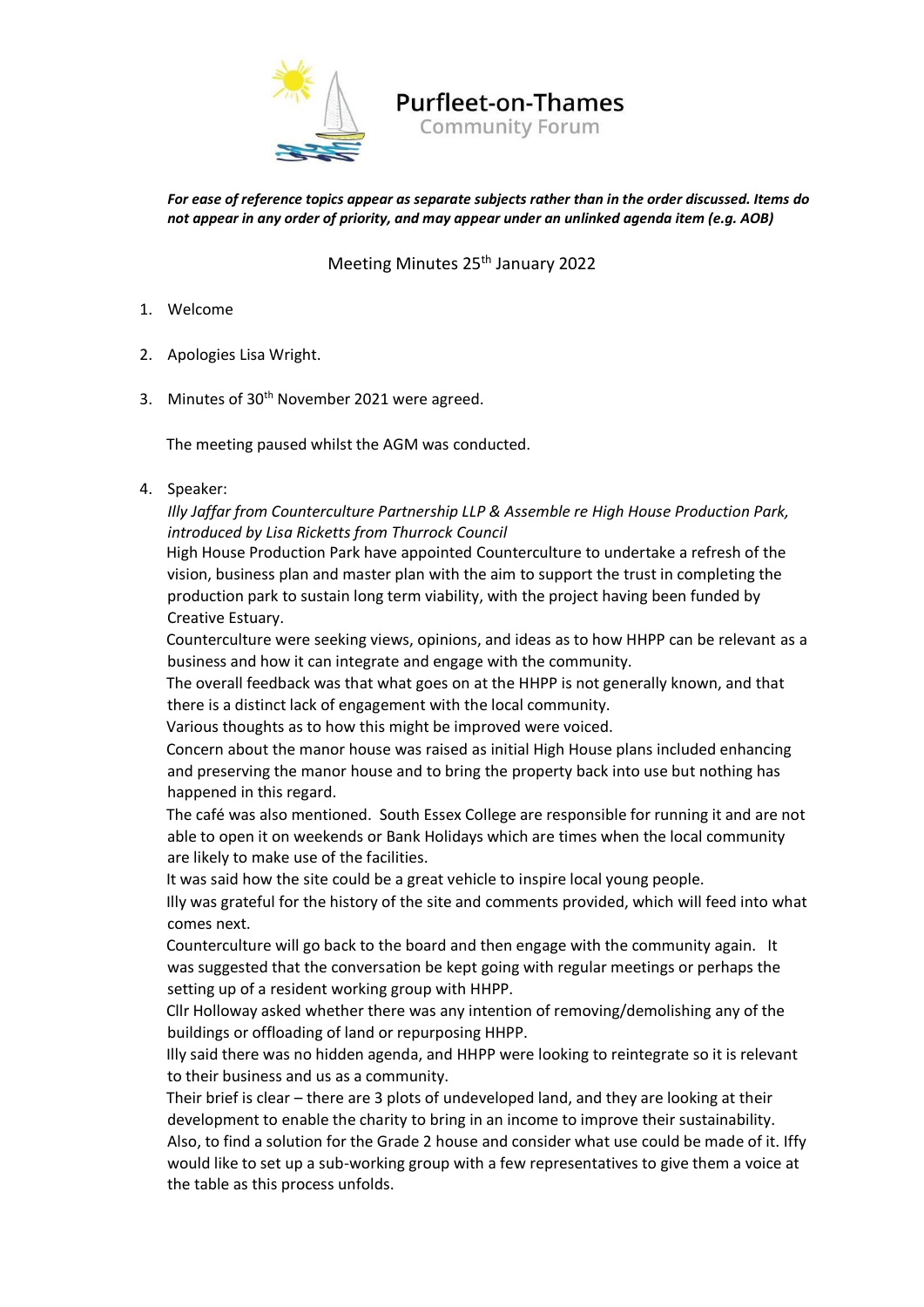#### Purfleet-on-Thames.org email chair.POTCF@thurrockforums.org



# 5. General Updates *Queen's*

# *Jubilee*

The forum has signed up to be part of the national beacon lighting event on  $2^{nd}$  June and will participate in steering group meetings.

Please contact Hi Ching at thurrockfestival@gmail.com if you are interested in having a stall on the green.

More information will be released in March but if you are able to help even if only for a short time on the day or running up to the day do get in touch with Trevor – many hands make light work.

## *Railings*

Awaiting council response to a request allow us to paint 28 metres/44 historic railings along the river front in Prussian Blue (the colour used on the clock face of Elizabeth Tower previously known as Big Ben).

## *Councillors*

The NHS failed to sign off on the IMC stating there were a number of things they were not happy with, and an agreement is now expected by  $31<sup>st</sup>$  March.

An update will be given in March about the council's financial position and council tax after February's full budget meeting.

No news yet about the Children's Centre but please get in touch with the councillors if anything is needed.

A strip of land in Botany Way has been maintained and adopted by the council but it does not belong to them. The owner wants to sell for £1 million. This strip will not be repaired by the council for the foreseeable future.

The intention is still to close Purfleet Care Centre and the NHS say there are not enough staff to man 2 centres. Cllr Holloway will speak to the council about the current state of the building as it is not being maintained yet will be operational for several years to come, possibly until 2024.

A1306 pothole repair was deemed unsatisfactory, and resurfacing will take place next week. Designated Green Space consultation ends on  $6<sup>th</sup>$  March and the beacon has been put forward as a designated green space. If more residents make the same request it will carry more weight, so please take part in this consultation.

## *Police*

Coffee with Cops will be held on the  $2^{nd}$  Tuesday of each month at The Hub 10:30-11:30, starting 8<sup>th</sup> February.

## 6. Matters Arising and AOB

If you are interested in a short and easy wellbeing walk and the chance to get out and be active, please contact Erica at erica@lovepurfleet.org.uk or 07851689613. St Stephen's Community Trust coffee morning has been suspended until April.

Trevor is looking into the possibility of a World War 2 memorial as currently we do not have one. He has discovered 13 names; 4 people died at Esso on the first day of the blitz. If you have any information, please contact Trevor.